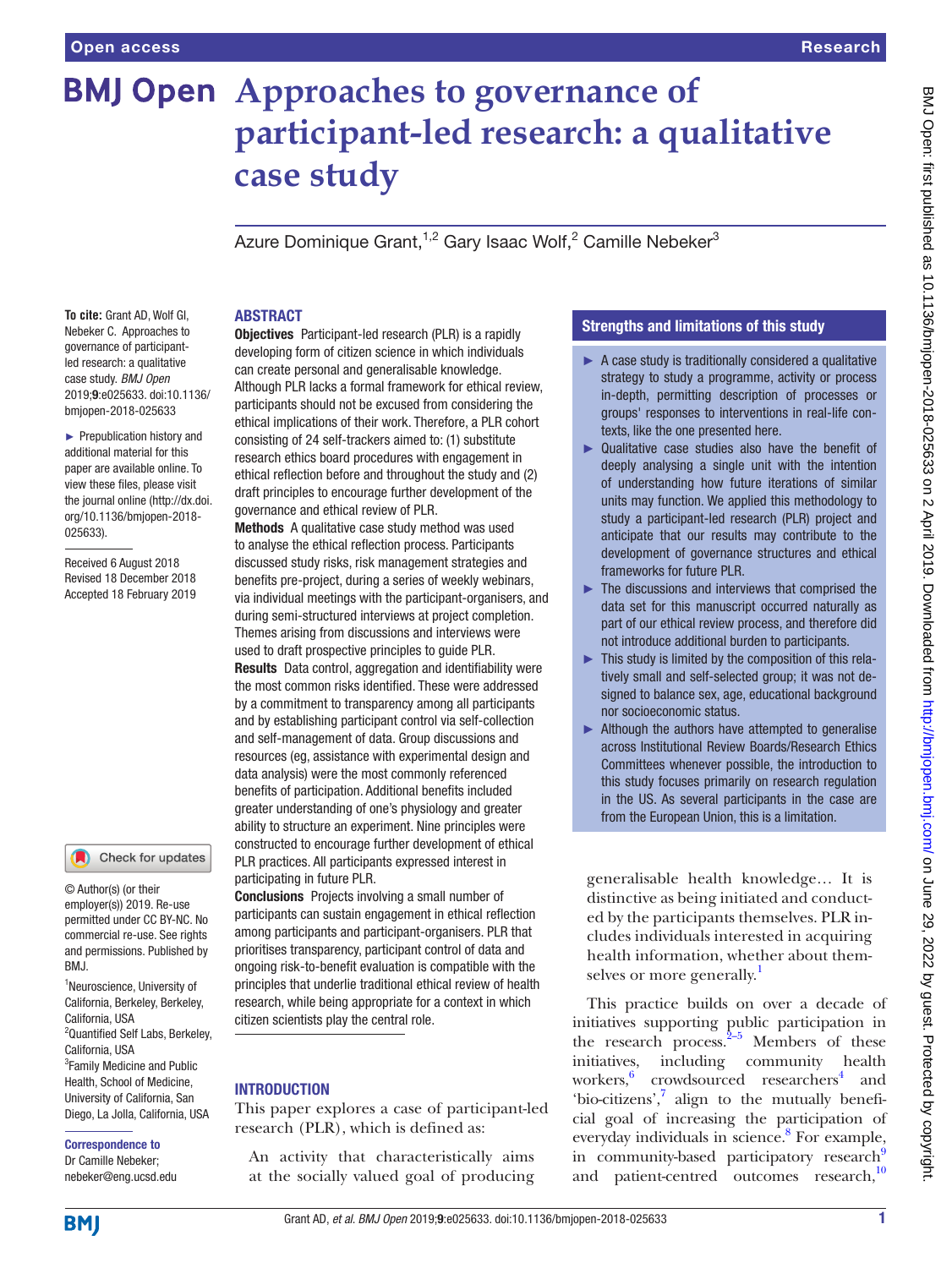community members or patients, respectively, work with professional scientists to shape the research questions most relevant to those participants. Relatedly, on citizen science platforms like Zooniverse<sup>5 11 12</sup> and Citizen Science Alliance, $^{13}$  individuals may contribute to hypothesis development, study design, data collection, data analysis or dissemination of results, while enabling greater scale and reducing costs for researchers.<sup>3 14–18</sup> PLR combines characteristics of these initiatives in that it facilitates participant direction of all parts of the research process. $1\frac{19}{9}$  Common reasons for engaging in PLR include: improving one's health via self-observation, $20$  gaining knowledge and support from others dealing with a common health condi- $\tau$  tion<sup>21</sup> and contributing to the creation of useful tools.<sup>[22](#page-9-13)</sup> Despite its potential to contribute to the scientific literature, PLR publication is infrequent, even within the family of citizen science.<sup>15 23</sup>

A significant challenge to extending the impact of PLR is that research led by participants presents challenges to traditional methods of ethical review.<sup>9 24–27</sup> Indeed, existing methods for ethical review may not be well-suited to the new challenges introduced by participant-led initiatives[.26 28–30](#page-9-15) For instance, in PLR, the involvement of an academic institution may be peripheral or entirely absent.<sup>1 19 31</sup> Normally, the ethical and regulatory dimensions of scientific research are addressed by a regulatory body (ie, the Institutional Review Board (IRB) in the US; the Research Ethics Committee (REC) in the UK and EU), whose role is to ensure that study risks are identified and managed, that benefits are appropriate in relation to risks, and that people are given the information needed to provide informed consent to volunteer.<sup>32</sup> Although this review process was developed to protect research participants, the IRB (US), as its name clearly states, is an institutional process that was developed for use in an academic research context.

Given the novelty of PLR and the well-known history of harm caused by unethical experimentation in science, the participant-organisers of a PLR conducted in a selftracking community believed it was necessary to develop a process for ethical evaluation of their research plan, and to document procedures so that they could be critically reviewed and, if proven useful, be replicated or extended. Although an IRB was not utilised, participant-organisers were able to take advantage of the fact that IRBs/RECs have been well-described in an extensive literature on research ethics.

One such example is a guidance manual that was published in 2011 by the WHO. $^{33}$  Because ethical review and oversight for research involving human participants can vary globally, the WHO developed this manual to standardise guidelines such that research taking place internationally would share expectations of competencies needed by a research ethics committee. $34$  The key criteria articulated in this document are the following: research must be designed in accordance with valid scientific methods; risks are minimised to the extent that they are reasonable in relation to the possible benefits; participants represent those

BMJ Open: first published as 10.1136/bmjopen-2018-025633 on 2 April 2019. Downloaded from http://bmjopen.bmj.com/ June 29, 2022 by guest. Protected by copyright BMJ Open: first published as 10.1136/bmjopen-2018-0253 on 2 April 2019. Downloaded from bublishen.bmj.com/ on June 29, 2022 by guest. Protected by copyright.

most likely to gain from resulting knowledge; conflicts of interest have been evaluated; participant privacy and data confidentiality have been carefully considered; respect for persons is demonstrated via an informed consent process and the greater community is actively involved in the design and conduct of the research.<sup>34</sup> Our ethical review process aimed to satisfy the high-level global requirements outlined by the  $WHO^{33}$  in a situation where the formal procedures of an IRB/REC were not applied.

#### Case: ethical reflection in the blood testers project

The idea for a PLR, 'Blood Testers', in which participants would frequently measure their own blood lipid levels, emerged from discussions at Quantified Self Meetups and conferences. Quantified Self  $(QS)^{20}$  is a global community united by an interest in what can be learnt from self-collected data. Those affiliated with the QS community may be researchers, engineers or technologists, but formal research training is not required – only an interest in selftracking. Quantified Self Labs, a California-based limited liability corporation, provides administrative support, logistics and project leadership to the community. Quantified Self does not have an academic affiliation nor does it receive government funding to support research.

Project equipment was lent to participants by Quantified Self Labs; guidance on methods for ethical review was provided by participant CN, a research ethicist. Additionally, several participants with prior academic research training agreed to share expertise. Although this was a group activity with a general, collective goal of learning about natural variability in blood lipid levels, each participant also developed an individual research question. That is, each participant in Blood Testers conducted a single-subject experiment based on an hypothesis of personal interest related to cholesterol and triglycerides. All participants and participant-organisers subsequently collected and analysed their own blood as often as once per hour using a commercially available blood lipid testing system.

Participants engaged in active discussion of risks and benefits of participation throughout the project. Participants and participant-organisers met to identify study risks and benefits; discuss what constitutes responsible conduct of PLR, including what information is needed to inform willingness to volunteer and to engage with media created for the project. At the project's conclusion, participants were interviewed about their experience in order to carefully assess perception of the project's ethical review process, allow participants to make final suggestions for improvement and to record any additional risks and benefits of participation. A step-by-step description of the process follows:

#### **Recruitment**

People affiliated with the QS community were provided with information about the project either through direct contact with the participant-organisers or via a session at the Quantified Self 2017 Global Conference. An example of information conveyed during recruitment follows: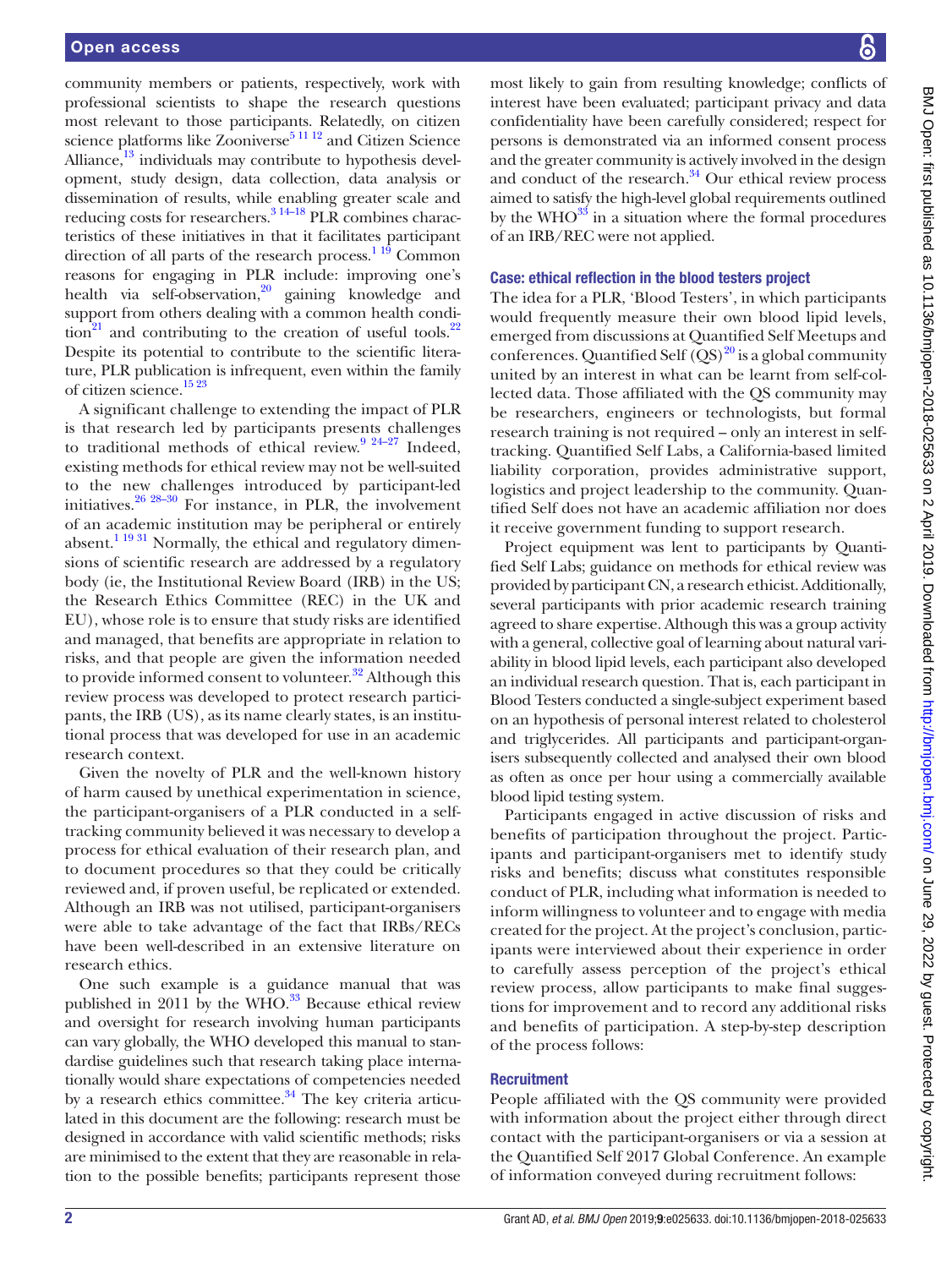

<span id="page-2-0"></span>Figure 1 Phase Two. Recruitment Flowchart for the Quantified Self 'Blood Testers' participant-led research project: Four employees of Quantified Self Labs and 35 prospective participants met at the Quantified Self 2017 Global Conference to propose and discuss the project. Emails were collected and follow-up surveys were sent to gauge interest. Responders confirmed their interest in participation and their goal for the project with an organiser from QS Labs. These individuals received equipment and subsequently attended online discussions to brainstorm risks and benefits of participation. In total, 21 participants completed the project. QS, Quantified Self.

Cardiovascular disease (CVD) is the number one killer in the world. CVD risk is commonly assessed via annual point measurement of blood cholesterol and triglycerides. However, there is evidence to suggest that these outputs can vary significantly on short timescales. The Blood Testers project will explore whether collaborative self-tracking of cholesterol and triglycerides using a finger-prick assay leads to actionable, personal knowledge.

Following the session, potential participants communicated their interest via response to a survey and confirmed their intent to participate via email or phone call with the

participant-organisers. Participants were then sent exper-imental equipment [\(figure](#page-2-0) 1 Recruitment).

#### Training and data integrity

All participants were trained to conduct a finger-prick lipid assay with the Clinical Laboratory Improvement Amendments, CLIA-waived CardioChek Plus (PTS Diagnostics, Indianapolis, Indiana) according to manufacturer's instructions. Training was delivered by participant-organiser AG via: (1) video tutorial, (2) live-webcast tutorial, (3) one-on-one Skype coaching or (4) in-person training. Each participant had access to one-on-one conversations with a participant-organiser throughout the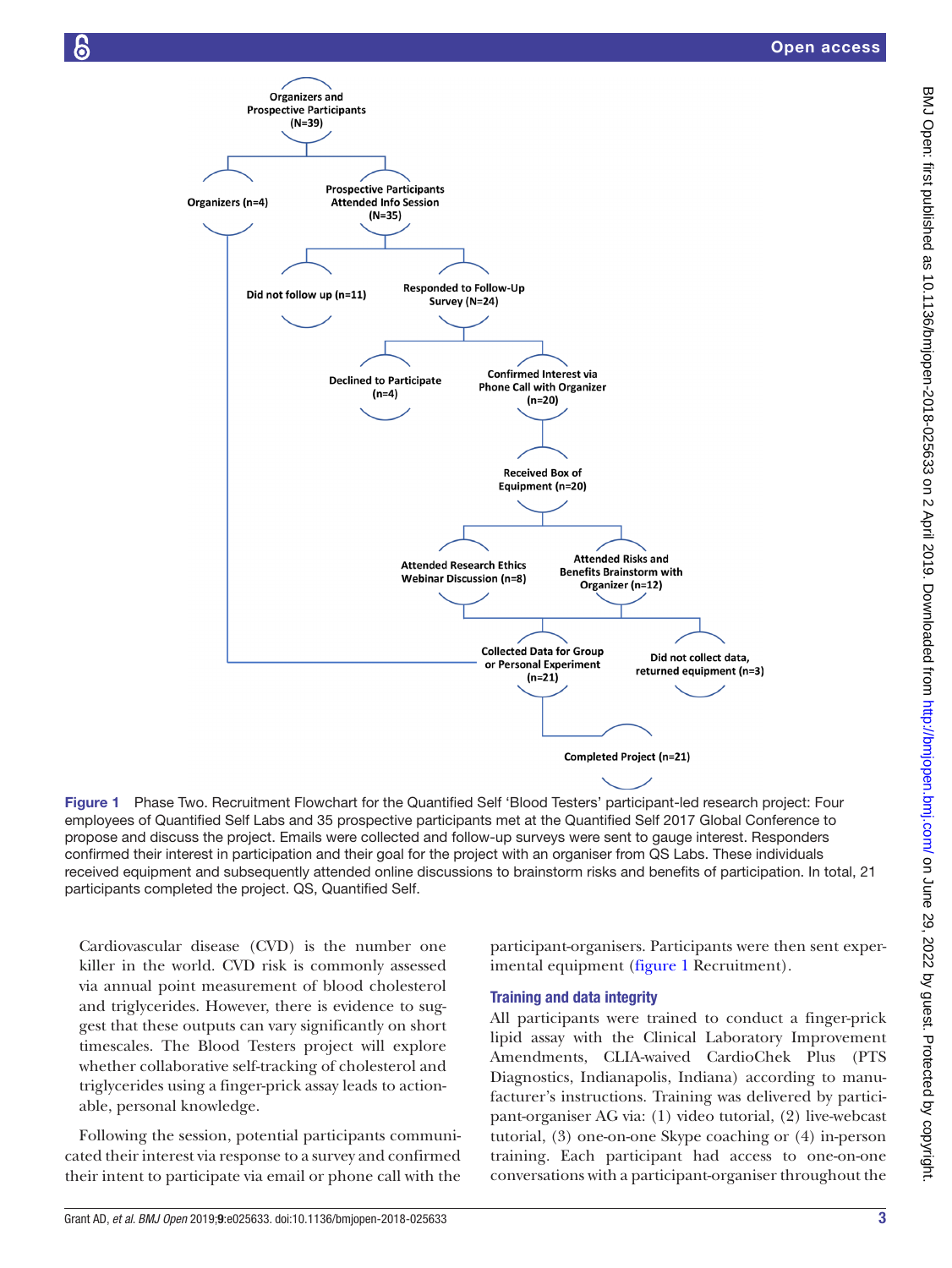project for any further training needed. Training efficacy was assessed first by the participant meeting or exceeding manufacturer's standards for accuracy and precision of cholesterol and triglyceride levels in a set of test samples. Training was considered complete if the participant met these standards and verbally expressed readiness to move on to experimental data collection.

#### **METHODS**

#### Patient and public involvement

As described below, participants co-led the recruitment, development and execution of this project. As one of the main goals of the study was to crowdsource participants' opinions and experiences to generate a list of risks and benefits, and another was to have each participant conduct their experiments based on personally-relevant questions, participant leadership was central. The study was designed with many available channels of communication for participants to exchange ideas before and throughout the study, as well as structured group discussions through which to do so. All participants were given the opportunity to read and comment on this manuscript prior to its publication. This manuscript will be disseminated open access such that all participants can view and share the work.

#### Researcher characteristics

In PLR, the 'researchers' also participate in data collection, and the 'citizen' participants also take on research duties (eg, contribute to ideas for data analysis, share software). Although only the authors met the standards for academic authorship, nearly all participants took on some type of organisational role or shared expertise, as described further below. In this manuscript, we refer to the authors/researchers as 'participant-organisers' rather than researchers, and acknowledge that although these individuals oversaw the project, participants acted as co-researchers. The authors were a leader in the Quantified Self community, GW, the leader of the project, AG, and the ethical review adviser/participant in the project, CN. These individuals have past academic research experience in physiology and data science (AG), history and single-subject research (GW) and research ethics (CN). In this case, the authors were acquainted with most of those who decided to join the PLR through prior meeting at Quantified Self conferences. The fact that the participant-organisers were integrated into the community that conducted the project, and that several of the participants were long time community members, undoubtedly added some familiarity and ease to the project that would not have otherwise existed.

#### Phase zero: blood testers pilot

Prior to the beginning of the Blood Tester project, a pilot phase was conducted during which lipid measurement instrumentation was evaluated, equipment was purchased and potential research protocols were piloted. The group

involved also initiated communications on a Slack, a project communication platform, to share questions, protocol drafts and updates on equipment selection and use. In preparation for the ethical review process, a research ethicist (CN) known by GW was invited to join the group as a participant.

#### Phase one: pre-participation ethical reflection

At the official commencement of the project, a webinar was held during which participant-organisers and 11 prospective participants generated a list of risks, risk mitigation strategies and potential benefits of participation. A presentation by the participating research ethicist, CN, summarised the principles of ethical research, including autonomy, beneficence and justice, $35 \text{ with an}$  $35 \text{ with an}$ emphasis on the purpose of informed consent. This session was repeated so that those who were not able to attend the initial session could contribute. Webinar training sessions were recorded and transcribed to maintain a running list of potential risks, benefits and attendance. Video recordings of webinar meetings remained available as a reference for participants throughout the project.

#### Phase two: engagement via online and in-person group sessions

As this project took place across six countries, and among participants from diverse educational and occupational backgrounds, it was decided that participants would be most likely to reflect seriously on the risks and benefits of participation if given multiple opportunities, described below, to do so.

#### One-on-one meetings

If participants were unable to join a group meeting, then a one-on-one meeting was scheduled with a participant-organiser. The same material was covered in these meetings, and any new risks or benefits uncovered were recorded. These sessions were continued or repeated as requested by participants and required an approximate total of 20hours of conversation throughout the project.

#### Written and video materials

Discussions were summarised in a blog post to quantifiedself.com. A brief literature review providing background on the project was also available to participants on a shared Google drive and Slack channel. Based on participants' most common questions, two educational anima $tions<sup>3637</sup>$  were created by AG to explain concepts in lipid physiology and biological time series.

#### Data management

Lipid data collected by each participant was controlled by that participant at all times. Participants could document their data privately on personal computers or notebooks or publicly via upload to a group Google sheet. Alternately, some participants opted to share their data privately with AG, who led data analysis, without sharing publicly. At the conclusion of the project, data were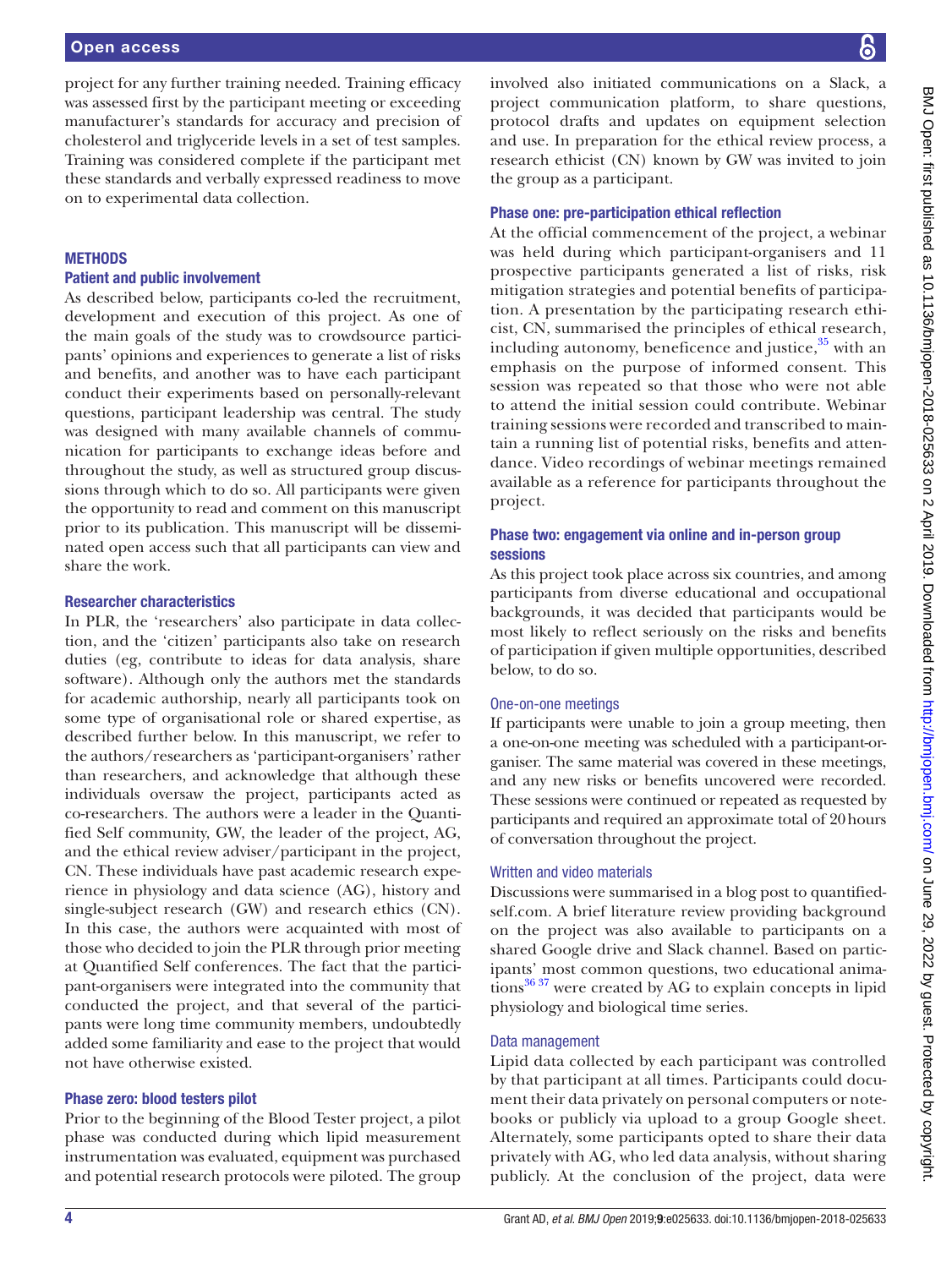removed from the public Google sheet unless participants explicitly asked to keep it online. Similarly, participants could opt-in to have their data de-identified and aggregated as part of a scientific manuscript. The manuscript was circulated prior to submission such that all participants could see how their data were represented and give feedback.

#### Phase three: semi-structured interviews

At the culmination of the data-collection period, semi-structured interviews were conducted with all finishing participants (n=18), excluding the authors and non-finishing participants. The primary goal of the interviews was to better understand participants' risk and benefit evaluation, what factors they considered important for ethical review in PLR and what elements would be most useful to them in future PLR. For the complete list of interview questions see online [supple](https://dx.doi.org/10.1136/bmjopen-2018-025633)[mentary table 1.](https://dx.doi.org/10.1136/bmjopen-2018-025633) Interviews took place over private webcast or phone and were recorded and transcribed verbatim. Participants were introduced to the purpose of the interview and were asked for permission to audio record the conversation. The interview protocol was developed by CN, GW and AG, and AG conducted all interviews. As is common with qualitative methods, participants were encouraged to speak freely and not prohibited from sharing additional anecdotes about their experience with the project.

# Research design and analysis

A case study methodology was chosen to examine the ethical review process of this PLR. The case study method is a form of empirical inquiry that can be used to study real-life phenomena (eg, decisions, programmes, implementation process, organisational change, etc) at an individual or group level.<sup>38-40</sup> The case study method allows for a holistic investigation of group behaviour and processes and is useful in describing an intervention in real-life context, in this case the substitution of typical IRB procedures with a discussion-based ethical review process. Data collected specifically during dedicated discussions in phases one and three were analysed using content analysis techniques commonly used in qualitative research.<sup>[41](#page-10-1)</sup> The notes taken during the initial discussion focusing on ethical research practices as well as transcripts containing responses to the semi-structured interview questions were read line-by-line and then coded to identify themes and patterns independently by CN and AG. On completion of independent review, the researchers discussed themes and patterns and any disagreements in observations about the data were discussed until agreement was reached. Lipid data analysis for individual projects that occurred within the phase two period is not a focus of this paper and is not reported here. [\(figure](#page-5-0) 2: Timeline)

# Participant demographics

The final group consisted of 24 participants, six women and 18 men, ages 22 to 70 years (median 36 years, SD 12 years) and 21 out of 24 (88%) of participants completed the project. Participants lived in six countries: The US, The Netherlands, Denmark, England, Ireland and Austria; and were of white European, Middle Eastern, or Indian descent. Sixty-one percent of interviewed participants had no formal research experience, 23% had professional (eg, master's degree or higher in a scientific field) training, but were not career researchers, and 14% were actively pursuing a research career.

# Phase one

A total of 11 participants contributed to the initial discussion about ethical dimensions of the project. See [table](#page-6-0) 1, [box](#page-7-0) 1 for brainstormed risks and risk mitigation strategies and benefits, respectively.

# Phase two

Documentation and results of this phase have been submitted separately for publication.<sup>4</sup>

# Participant hypotheses

Topics of investigation included daily rhythms in lipids, cholesterol fluctuation across the menstrual cycle and the effects of switching to a plant-based diet on within-a-day and across-days variability of cholesterol and triglycerides.

# Reflections on ethical dimensions: risks and benefits of participation

Risks regarding data management, including sharing of their personal health data, and privacy expectations dominated participant responses. Even participants who were willing to share their data in this project expressed that privacy was a main concern that would need to be addressed as PLR expanded. No participant proposed that the project posed a risk to their physical well-being. Although the risk of infection from finger-prick device and risk of pain from testing were raised as hypothetical concerns, they were rejected by all participants as negligible.

# Using transparency to mitigate risk in participant-led research

When talking about how to reduce risks, participants referred frequently to 'transparency' regarding the nature of the sponsorship for the project; how data are stored, aggregated and shared and data ownership. Maintaining transparency via frequent communication thus became a key principle that helped build trust between participants and participant-organisers. Communication occurred through several formats, including group webinars, one-on-one meetings with a participant-organiser, Slack chat window and written/ video material.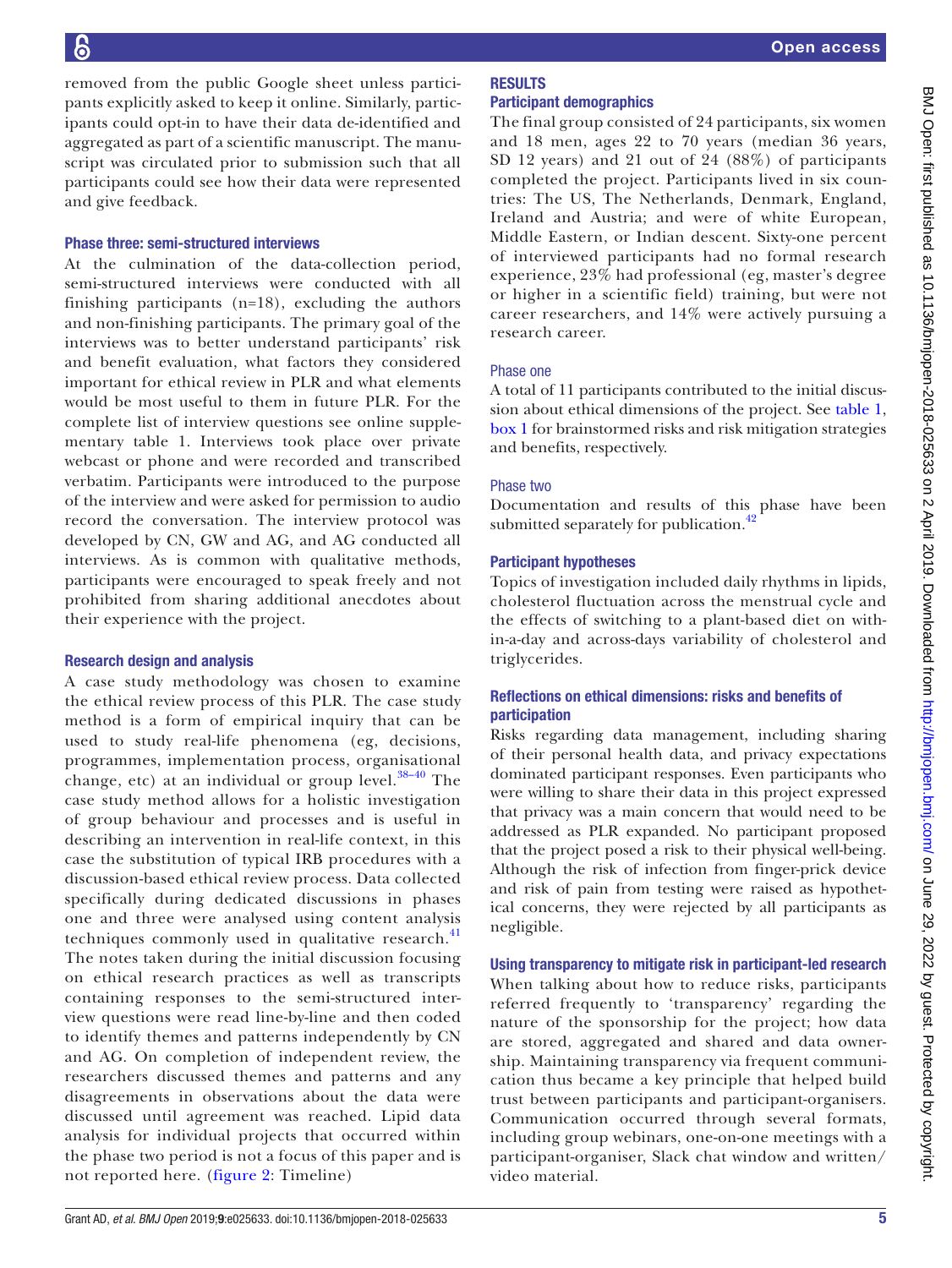

<span id="page-5-0"></span>Figure 2 Timeline of Ethical Reflection in the Blood Testers PLR. Phase Zero: Participant-organisers prepared for the project by gathering supplies and piloting protocols and identifying a research ethicist. Phase One: The research ethicist, who was also a participant, led a webinar/brainstorming session on research ethics, focusing on informed consent. Documentation of this discussion was shared in the common project Google drive. Recruitment was held at a Quantified Self Global Conference, followed by an online summary of potential risks and benefits of participation. A large group webinar then shared the material of the first ethical reflection meetings with the full group of participants. This phase overlaps slightly with Phase Two, as some participants joined later than others. Phase Two: Participants kept ongoing communications with one another and participantorganisers while conducting personal experiments and data analysis. Experiment planning meetings/check-ins often included 'updates' to assessment of risks and benefits. Phase Three: Following project completion, participants were interviewed about their experience in the project. Projects were shared at the QS Public Health Symposium. PLR, participant-led research; QS, Quantified Self.

# Phase three

# *Group communication to enable ongoing ethical reflection*

During the semi-structured interviews, participants were asked about their preferences for receiving study information. As noted, several methods were used to share information and promote discussion, in order to ensure that all participants engaged in reflection on risks and benefits of participation. Direct one-on-one communications with the participant-organisers was preferred by the majority (57%) of participants, as evidenced by the following comments: "I learnt a ton of background [in one-on-one meetings]" (P07) and "I really valued getting to ask direct questions." (P11). These one-on-one meetings incorporated discussion of potential risks and benefits into the construction of the individual research protocols, which participants said helped put the project in context. For example, P17 said: "The conversation was really good because I was more engaged with the idea of the experiment… Planning an experiment was deep

work that was hard to do by myself and another person to bounce ideas off of was valuable. Instead of feeling like I just wanted to do an experiment and turn something in, I felt that my question was very interesting and I'm doing something new. It felt transparent and comfortable."

Others (35%) engaged most during the webinars due to a preference for listening to a group's conversation, stating: "Having a group chat let me see other types of questions people had, I think it helped me get an understanding of the process (of the study)" (P16) and "Because of the type of learner I am, the webinar was more helpful because I could listen and follow along" (P09). The practice of thinking alongside other participants appeared to help some to compare and contrast their assumptions with others, thereby reflecting more critically on the PLR process. For the remaining 8%, webinar recordings and written material were an absolute necessity. One participant (P01) opted to watch recorded webinars and post comments for the group, saying that "I was very busy with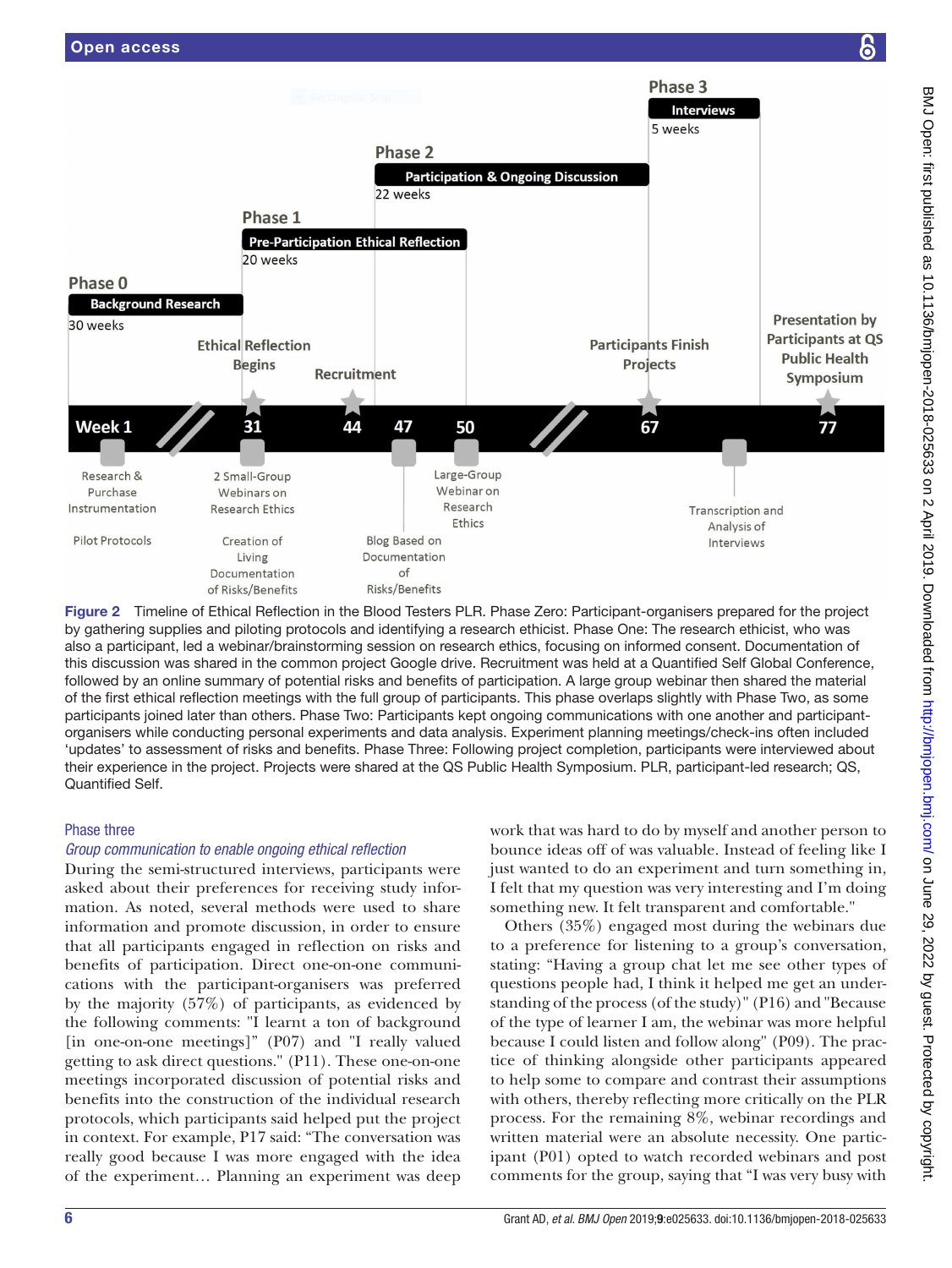<span id="page-6-0"></span>

| <b>Risk</b>                                                                                                                                                           | <b>Risk Mitigation</b>                                                                                                                                                                                        |
|-----------------------------------------------------------------------------------------------------------------------------------------------------------------------|---------------------------------------------------------------------------------------------------------------------------------------------------------------------------------------------------------------|
| Engagement with ethical issues of participation was perceived<br>as difficult, which could limit engagement.                                                          | Our challenge is to test if collaborative discussion of risks and<br>benefits will be more enjoyable and engaging.                                                                                            |
| Participants could learn something unpleasant (eg, results that<br>require medical attention).                                                                        | Participants were made aware of this risk in the initial project<br>discussion, before taking any lipid tests.                                                                                                |
| Frequent testing can cause some people anxiety.                                                                                                                       | After some discussion, and polling of participants, we agreed<br>that this risk is minimal in our group.                                                                                                      |
| Participants could be disappointed by learning the actual<br>bounds of uncertainty of the data, even if these bounds are<br>comparable to that of professional tests. | This topic was discussed at length in the beginning of the<br>project and was also considered a benefit. Consumers often<br>do not realise the extent to which data from at-home testing<br>can be uncertain. |
| Reputation risk to participant-organisers if ethical concerns are Participant-organisers convened all participants to engage in<br>not well understood.               | discussion of risks and benefits.                                                                                                                                                                             |
| Reputation risk to participant-organisers if training on how to<br>use the test system is not effective.                                                              | Participants were thoroughly trained, and training materials<br>and expertise were made available for the entire duration of<br>the project.                                                                  |
| Participants could feel peer-pressure to carry out an<br>experiment.                                                                                                  | Participants were encouraged to only carry out testing that<br>was personally interesting and productive.                                                                                                     |
| Reputation risk to all project participants if data-quality is<br>questionable.                                                                                       | Participants were incentivised to collect good data because<br>they conducted personally-relevant experiments.                                                                                                |
| Conflict of interest concern by participants regarding funding.                                                                                                       | Goals and funding were clearly stated to all before joining the<br>project, and funders did not view the manuscript or advise on<br>project content.                                                          |
| Demands on participants' time.                                                                                                                                        | There was no minimal required time commitment. Our goal<br>was to be as supportive as possible and to understand<br>reasons for halted projects as they arrived.                                              |
| Minor pain and bruising.                                                                                                                                              | Participants were trained with techniques to minimise<br>discomfort. Participants chose how frequently to sample and<br>could stop at any point.                                                              |
| Almost negligible risk of infection.                                                                                                                                  | Participants were given sterile supplies and trained to use<br>equipment safely.                                                                                                                              |
| Risk of being penalised in the future based on data being<br>read by others and associated with a sanction by insurance<br>companies.                                 | All participants could keep their data private and offline. Data<br>were removed from group-spreadsheet post-project unless<br>participant expressed interest in keeping the data public.                     |
| Quantified Self as a movement puts itself at risk by stumbling<br>across legal and/or social liabilities.                                                             | Transparency was maintained about risks and benefits, and<br>multiple opportunities were provided for participants to reflect.                                                                                |

working and caring (for a relative), but the webinars were the most informative, along with our written correspondence." Most participants moved fluidly between different types of communication; and discussion of risks and benefits naturally came up in conversation as a part of experimental planning sessions. All participants reported that ethical reflection was an important component of the project.

Participant-generated risks and risk mitigation strategie

# Factors influencing informed consent

Additionally, several participants mentioned that familiarity with the other members of the group contributed to their positive assessment of risks in relation to benefits. One participant (P05) said: "It gave me comfort walking into a study knowing that people that I knew were participating as well. It gave me comfort in what I was doing was useful, because I trust these people… If you were to take any sort of subject or any test and say,

'X, Y and Z are all involved in this, would you consider joining?' The answer is that I'm probably biased towards joining because they are part of it. I know those people, and I know that they are very rational and calculated thinkers…"

While this interaction appears strongly positive, it also sets the stage for the possibility of peer-pressure or coercion in PLR. That being said, almost all of our cohort said that they would have felt comfortable halting their participation at any time. Two individuals reported 'self-pressure' during their experiments, reflecting: "It's not in any way the kind of pressure that has been put on by the group, but it is more responsibilities I have taken on for myself." (P11) or "It was my own pressure. I said I would do it." (P08). One participant (P03), brought up that it can be very challenging to avoid the possibility of coercion, thereby giving inherently low-risk PLR an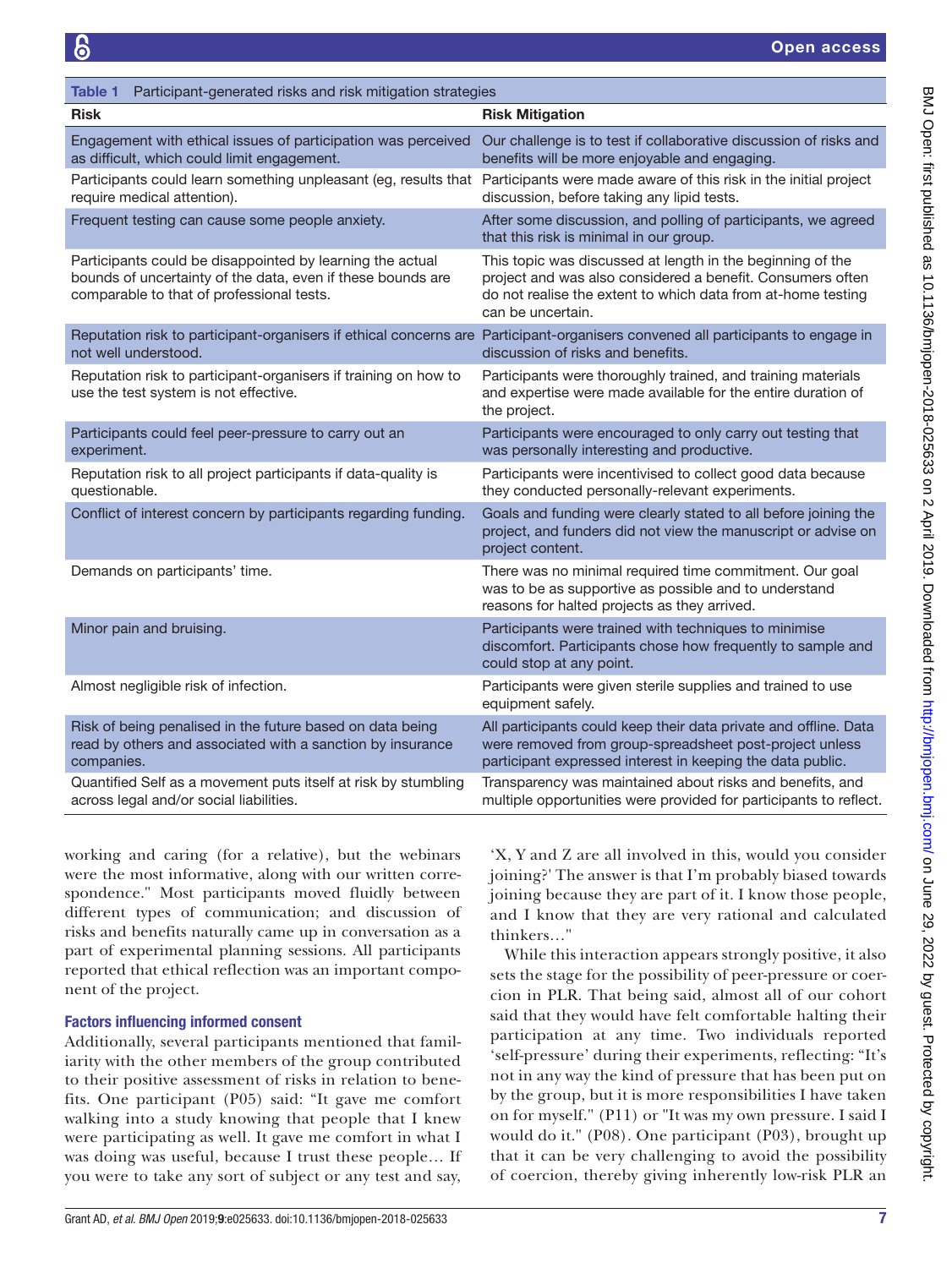# Box 1 Participant-generated benefits of participation

#### <span id="page-7-0"></span>Benefit

- ► Sharing the method of small group, collaborative self-discovery. Uncovering challenges therein is necessary for revising the process of Participant-Led Research.
- ► Proposing a new method for more engaging ethical review in Participant-Led Research.
- ► Greater community ability and motivation to validate new self-tracking tools before use.
- ► Educating ourselves, to the best of our ability, about the current literature in cholesterol and triglyceride research.
- ► Learning the extent to which individuals' lipids vary throughout the day as measured.
- ► Learning the extent to which a single measurement at the doctor's office is representative of one's 'regular' lipid levels.
- ► Increased ability to engage with one's physician in a conversation about the health-relevance of one's cholesterol and triglyceride levels.
- ► Increased ability to conduct an experiment, and empowerment to interrogate future personal questions using scientific tools.
- ► Access to costly blood-testing equipment, and the data generated by it.
- Encouragement from respected fellow participants.
- ► Access to advice from individuals experienced in experimental design.
- Access to help with data analysis.
- ► Opportunity to share learnings at a Quantified Self symposium or conference.

advantage: "One can say 'yes, it's ok, I chose to do this (experiment)', but that might be irrelevant. There is a history of people like physicians getting patients to make choices against their own interests…" Although this is a highly self-motivated cohort, there is no doubt that peer pressure could play a role in participants taking experimentation further than if they were on their own. For this reason, PLR that minimises potential risk of harm (eg, collection of wearable data) may be most appropriate while standards for PLR governance are developed.

# Benefits of participation - participant learning

The key benefit expressed by participants was the assistance they received from one another in forming and interrogating their own research questions. Even individuals well-versed in data analysis sometimes struggled with defining precise experimental questions, and individuals with a background in medicine or biology were not often familiar with statistical analysis. A common outcome was that once data were plotted, with the aid of another participant, a discussion between the two yielded the most valuable insights of the project. Participants even expressed pride in their experimental outcomes, one saying "I was going around telling people that I collected 24hours of hourly cholesterol readings, which hadn't been published before. And now I've done it… I feel like a pioneer!" (P17). In answer to a question about what would aid them in future personal experiments, participants mentioned

a number of features of the Blood Testers PLR. These included help with forming research questions and protocols, statistical analysis and data visualisation. A bonus for this PLR was the creation of two short and accessible educational videos developed to explain physiological functions and patterns in the measured lipid outputs[.39 40](#page-10-3) Finally, all participants expressed interest in joining future PLR. See [box](#page-7-0) 1 for a complete list of participant-generated benefits.

# Prospective consent and governance principles for participant-led research

Nine themes emerged from discussions and interviews relating to informed consent in and governance of PLR. As this PLR was driven by people with different backgrounds asking personal questions, we found that ethical reflection needed to be ongoing and tailored to the individual. For this reason, prospective governance principles were drafted rather than codified rules. Many of the themes were expressed over the course of our PLR as an ongoing informed consent. The process, fostered via frequent communication, helped to reinforce trust among participants and organisers.<sup>43</sup> 44

- 1. **Transparency**: All relevant information about the project should be actively shared among participants and participant-organisers, including the source of research funding, equipment selection, data management protocols, risks and benefits and conflicts of interest.
- 2. **Access to Expertise**: Participant-led research (PLR) requires access to experts (eg, in experimental design, data analysis, research ethics) so that participants can rigorously carry out single-subject exper-iments.<sup>[45](#page-10-5)</sup>
- 3. **Data Access & Control:** The participant has the right and ability to manage their own data, and has the final say in what they collect about themselves.
- 4. **Right to Withdraw:** Participants have a right to reduce or withdraw their participation at any time.
- 5. **Relevance**: PLR addresses questions of relevance to the participants.
- 6. **Beneficence:** The participant actively reflects on the balance of benefits and risks of participation and freely choose whether to participate.
- 7. **Responsibility:** PLR requires that the participant actively consider the potential benefits and harms of the project to both themselves and others. The responsibility to stay informed is an ongoing process, not a onetime decision.
- 8. **Flexibility:** Ethical reflection in PLR should be tailored to individual needs and to the specific context, rather than be handled with 'one size fits all' rules. The needs of an individual are dynamic, and a lack of rigidity can reinforce trust between participants and organisers.<sup>4647</sup>
- 9. **Inclusivity:** If a prospective participant is willing and able to uphold these principles, they are welcome to participate.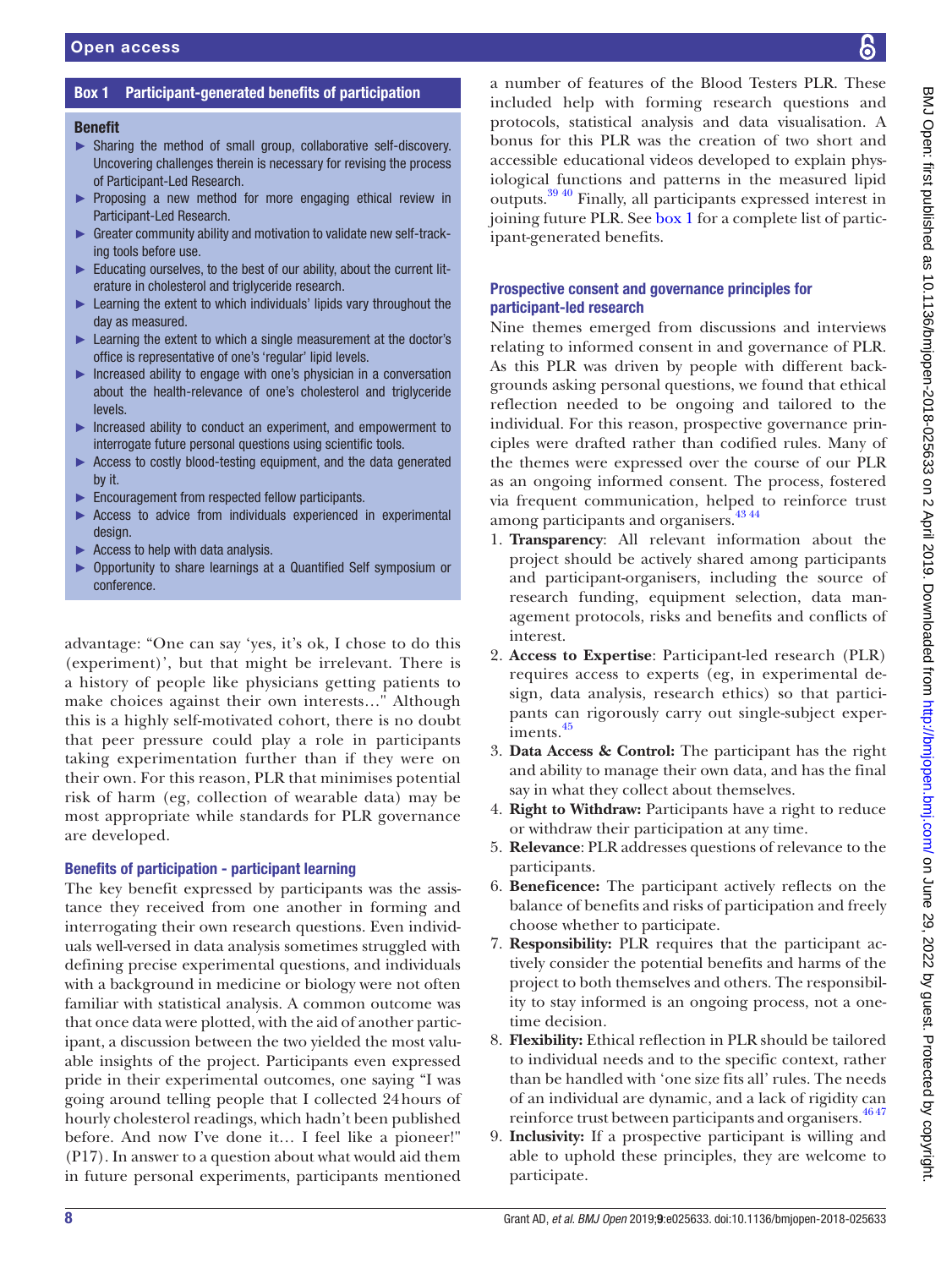# **DISCUSSION**

In this PLR, a global cohort of self-trackers collaboratively identified risks, risk mitigation strategies and benefits of participation in a study of blood lipids. Participants and participant-organisers mainly identified risks associated with data aggregation and identifiability and proposed individual data management, ownership and control as risk mitigation strategies. Participant benefits centred on personal learning, access to data and diverse experimental expertise. Prospective principles were created to capture essential ethical components of the project. These principles may aid the development of governance and informed consent practices in future PLR, but leave an important question: how can PLR grow as a rigorous and ethical research practice before official governance standards are established? Further acknowledgement of the differences between PLR and traditional research, flexibility in addressing 'unknown unknowns' and commitment to crafting examples of low-risk PLR may be useful next steps.

All participants expressed interest in joining future PLR, yet we lack formal guidelines to inform ethical review for PLR not bound by the regulations protecting human research participants. For instance, in the US, these regulations apply specifically to research funded by the Department of Health and Human Services.<sup>35</sup> This means that PLR organisers not bound by this mandate must decide whether or not to obtain review by an IRB or REC. It is important to note that the IRBs and RECs were designed for research led by professional researchers affiliated with organisations that receive government funding for biomedical and behavioural research studies involving human participants. This traditional paradigm of ethical review is obviously very different from a collaboratively-led international cohort of individuals, who may lack academic research training or exposure to research ethics, and professional researchers.<sup>28 48</sup> As such, IRB/ REC involvement may promote decisions specific to data ownership, data management and informed consent that directly conflict with the aims of research that is explicitly *participant-led*. For instance, IRBs often require that a Principal Investigator take complete responsibility for and ownership of study-generated data, which may oppose participants' expectation to own the data they collect about themselves. $49$  Together, the challenges of systematising ethical review, and the lack of clear precedents for divisions of leadership and ownership have led many to conclude that current ethical review guidelines must be adapted or substituted to suit participant-led initiatives.<sup>12</sup>

Recognising that PLR is a rapidly evolving form of investigation, integrating ethical review requires a commitment to addressing challenges in the unknown future. In projects directed by a group of researchers from within an academic institution, study risks and benefits are conveyed to participants by researchers. By contrast, in PLR, participants and participant-organisers seek to uncover project risks and benefits collaboratively. The very concept of risk and benefit is altered when

experimental questions are determined by participants rather than by a Principal Investigator.<sup>50</sup> For example, PLR participants may alter their course of investigation at any point (see principle 8). This allows the risk to benefit calculation made by the participant at the study outset to be dynamically adjusted during the study period (eg, if the individual's experimental question evolves in a way that changes their risk and benefit evaluation). However, this also means that it is not possible to anticipate every experiment to be conducted prior to the start of the study, to determine whether or not the participant understands the risks and benefits of those experiments and to ensure that the participant consents to carry them out. As noted in our proposed principles, this permission to dynamically re-evaluate risks and benefits is central to participant control.

Although formal ethical guidelines for non-governmentally funded PLR are yet to be put in place, this does not exempt PLR from ethical review in principle. This ethical review in PLR requires a common stake among all participants. This common stake means that all who take part in the project share an investment in the conduct and outcomes of the research. This stake even extends to those in traditional research conditions, in which greater attention to the participant experience stands to benefit not just the participant, but the ultimate quality of the research in terms of improved data annotation, participant retention.[8 42](#page-9-5) While best practices continue to be developed for specific use in higher-risk projects, low-risk, observational PLR may not need to wait for governmental guidelines to formalise its methods and contribute its findings to the scientific literature. Our experience suggests that encouraging ethical reflection among a small group while asking research questions that can be answered using low-risk procedures can safely generate participant benefits.

#### **LIMITATIONS**

As is often the case with new research methodologies, our learning is biased by our narrow context, intentional minimal-risk design and unique community of selftrackers. Larger, more diverse cohorts and other distinctive communities may find discussion based ethical-review less applicable to their context. Additionally, this project and writing of this manuscript took place prior to and during the adoption of changing ethical regulations across national borders (ie, the General Data Protection Regulation). We chose to limit our introduction largely to ethical regulatory frameworks in the US, acknowledging that the UK and EU regulations are relatively similar in content and implementation practices.

# **CONCLUSIONS**

PLR is an emerging form of investigation in which responsibility is shared more equally between participants and participant-organisers. The PLR described in this paper is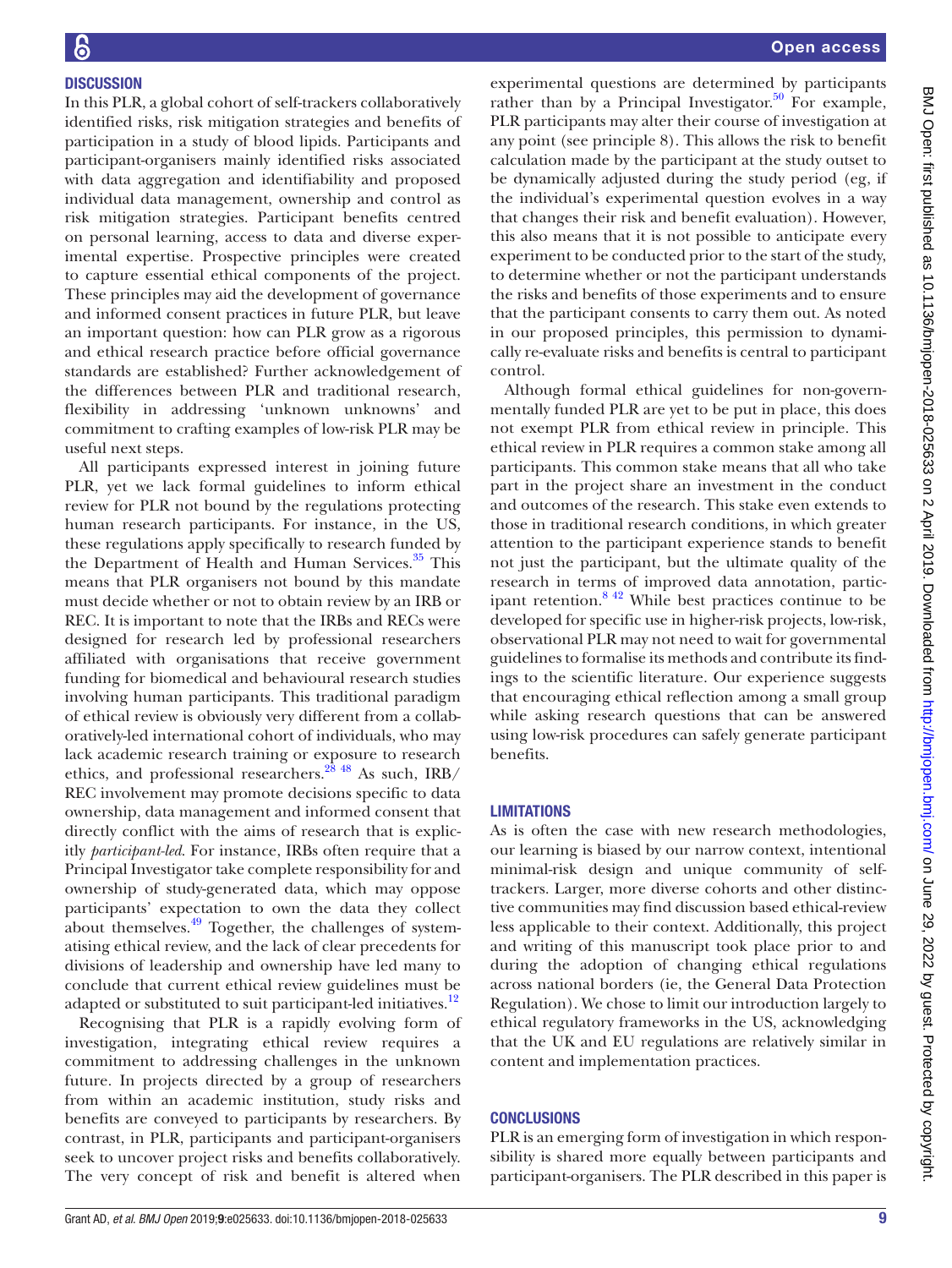#### Open access

novel in two ways. First, it is the first PLR, to the authors' knowledge, in which all participants formed unique research questions to explore and collected and managed all data individually. Second, the cohort engaged in ethical reflection before, during and on conclusion of the project and used documentation of these discussions to create guiding principles for future PLR. This PLR retained 88% participation through its conclusion and 100% satisfaction among finishing participants. We conclude that low-risk PLR involving single-subject study in a small group may be conducted responsibly and ethically by incorporating an ethical reflection process at onset and throughout the study duration. It is our hope that the principles generated during this PLR may encourage discussion and development of ethical PLR practices.

Acknowledgements We would like to thank all participants in Blood Testers for their excellent work in shaping this PLR. We would also like to thank Dr. Sunita Vohra and Dr. Martijn de Groot for their careful reading and commentary on the manuscript.

Contributors AG led the project, which is the case under analysis in this manuscript, conducted all interviews, contributed to data analysis with CN, and led writing and editing of the manuscript. GW contributed to conception and organisation of the project and to writing and editing of the manuscript. CN contributed to the conception and guidance of the ethical reflection process, data analysis with AG, and writing and editing of the manuscript.

Funding Funding for the project was provided by a grant from Amgen Inc. to Quantified Self Labs. The company did not contribute to the research question(s), methods, analysis or interpretation. Amgen Inc. did not have access to data obtained via this project and has not had the opportunity to review this paper prior to its submission for peer-reviewed publication.

Competing interests None declared.

Patient consent for publication Not required.

Provenance and peer review Not commissioned; externally peer reviewed.

Data sharing statement As interview transcripts contain personally identifying information that cannot easily be removed while preserving the content of the interview (e.g., discussion of individuals' health condition in the context of their experiments, discussion of the death of a family member's impact on trying to complete a project, descriptions of other participants in the context of their projects), transcripts will not be shared.

Open access This is an open access article distributed in accordance with the Creative Commons Attribution Non Commercial (CC BY-NC 4.0) license, which permits others to distribute, remix, adapt, build upon this work non-commercially, and license their derivative works on different terms, provided the original work is properly cited, appropriate credit is given, any changes made indicated, and the use is non-commercial. See: <http://creativecommons.org/licenses/by-nc/4.0/>.

#### **REFERENCES**

- <span id="page-9-0"></span>1. Vayena E, Brownsword R, Edwards SJ, *et al*. Research led by participants: a new social contract for a new kind of research. *[J Med](http://dx.doi.org/10.1136/medethics-2015-102663)  [Ethics](http://dx.doi.org/10.1136/medethics-2015-102663)* 2016;42:216–9.
- <span id="page-9-1"></span>2. Mikesell L, Bromley E, Khodyakov D. Ethical community-engaged research: a literature review. *[Am J Public Health](http://dx.doi.org/10.2105/AJPH.2013.301605)* 2013;103:e7–14.
- <span id="page-9-10"></span>3. Bonney R, Shirk JL, Phillips TB, *et al*. Citizen science. Next steps for citizen science. *[Science](http://dx.doi.org/10.1126/science.1251554)* 2014;343:1436–7.
- <span id="page-9-3"></span>4. Swan M. Crowdsourced health research studies: an important emerging complement to clinical trials in the public health research ecosystem. *[J Med Internet Res](http://dx.doi.org/10.2196/jmir.1988)* 2012;14:e46.
- <span id="page-9-8"></span>5. Pettibone L, Vohland K, Ziegler D. Understanding the (inter) disciplinary and institutional diversity of citizen science: a survey of current practice in Germany and Austria. *[PLoS One](http://dx.doi.org/10.1371/journal.pone.0178778)* 2017;12:e0178778.
- <span id="page-9-2"></span>6. Nebeker C, López-Arenas A. Building Research Integrity and Capacity (BRIC): an educational initiative to increase research literacy

among community health workers and promotores. *[J Microbiol Biol](http://dx.doi.org/10.1128/jmbe.v17i1.1020)  [Educ](http://dx.doi.org/10.1128/jmbe.v17i1.1020)* 2016;17:41–5.

- <span id="page-9-4"></span>7. Wilson Center. The Rise of the New Bio-Citizen [Internet]. 2018 <https://www.wilsoncenter.org/article/the-rise-the-new-bio-citizen> (cited 20 Jun 2018).
- <span id="page-9-5"></span>Cox SM, McDonald M. Ethics is for human subjects too: participant perspectives on responsibility in health research. *[Soc Sci Med](http://dx.doi.org/10.1016/j.socscimed.2013.09.015)* 2013;98:224–31.
- <span id="page-9-6"></span>9. Banks S, Armstrong A, Carter K, *et al*. Everyday ethics in community-based participatory research. *[Contemp Soc Sci](http://dx.doi.org/10.1080/21582041.2013.769618)* 2013;8:263–77.
- <span id="page-9-7"></span>10. Fleurence R, Whicher D, Dunham K, *et al*. The patient-centered outcomes research institute's role in advancing methods for patientcentered outcomes research. *[Med Care](http://dx.doi.org/10.1097/MLR.0000000000000244)* 2015;53:2–8.
- 11. Jones FM, Allen C, Arteta C, *et al*. Time-lapse imagery and volunteer classifications from the Zooniverse Penguin Watch project. *[Sci Data](http://dx.doi.org/10.1038/sdata.2018.124)* 2018;5:180124.
- <span id="page-9-22"></span>12. Swanson A, Kosmala M, Lintott C, *et al*. A generalized approach for producing, quantifying, and validating citizen science data from wildlife images. *[Conserv Biol](http://dx.doi.org/10.1111/cobi.12695)* 2016;30:520–31.
- <span id="page-9-9"></span>13. Citizen science alliance [Internet]. [https://www.citizensciencealliance.](https://www.citizensciencealliance.org/) [org/](https://www.citizensciencealliance.org/)
- 14. Bonney R, Cooper C, Ballard H. The theory and practice of citizen science: launching a new journal. *[Citizen Science: Theory and](http://dx.doi.org/10.5334/cstp.65)  [Practice](http://dx.doi.org/10.5334/cstp.65)* 2016;1:1.
- <span id="page-9-14"></span>15. Follett R, Strezov V. An analysis of citizen science based research: usage and publication patterns. *[PLoS One](http://dx.doi.org/10.1371/journal.pone.0143687)* 2015;10:e0143687.
- 16. Gura T. Citizen science: amateur experts. *[Nature](http://dx.doi.org/10.1038/nj7444-259a)* 2013;496:259–61. 17. Cohn JP. Citizen science: can volunteers do real research?
- *[Bioscience](http://dx.doi.org/10.1641/B580303)* 2008;58:192–7.
- 18. Hand E. Citizen science: people power. *[Nature](http://dx.doi.org/10.1038/466685a)* 2010;466:685–7. 19. Vayena E, Tasioulas J. Adapting standards: ethical oversight of
- participant-led health research. *[PLoS Med](http://dx.doi.org/10.1371/journal.pmed.1001402)* 2013;10:e1001402. 20. Wolf G, Ramirez E. *Quantified self/public health symposium*, 2014.
- <span id="page-9-12"></span><span id="page-9-11"></span>21. Wicks P, Vaughan TE, Massagli MP, *et al*. Accelerated clinical discovery using self-reported patient data collected online and a
- <span id="page-9-13"></span>patient-matching algorithm. *[Nat Biotechnol](http://dx.doi.org/10.1038/nbt.1837)* 2011;29:411–4. 22. Lewis D. Setting expectations for successful artificial pancreas/ hybrid closed loop/automated insulin delivery adoption. *[J Diabetes](http://dx.doi.org/10.1177/1932296817730083)  [Sci Technol](http://dx.doi.org/10.1177/1932296817730083)* 2018;12:533–4.
- 23. Godlee F. Towards the patient revolution. *[BMJ](http://dx.doi.org/10.1136/bmj.g1209)* 2014;348:g1209.
- 24. Doerr M, Maguire Truong A, Bot BM, *et al*. Formative evaluation of participant experience with mobile econsent in the app-mediated parkinson mpower study: a mixed methods study. *[JMIR Mhealth](http://dx.doi.org/10.2196/mhealth.6521)  [Uhealth](http://dx.doi.org/10.2196/mhealth.6521)* 2017;5:e14.
- 25. Grady C, Cummings SR, Rowbotham MC. Informed Consent. Drazen JM, Harrington DP, McMurray JJV, Ware JH, Woodcock J, editors. *N Engl J Med* 2017;376:856–67.
- <span id="page-9-15"></span>26. Rothstein MA, Wilbanks JT, Brothers KB. Citizen science on your smartphone: an ELSI research agenda. *[J Law Med Ethics](http://dx.doi.org/10.1111/jlme.12327)* 2015;43:897–903.
- 27. Sugarman J. Examining provisions related to consent in the revised common rule. *[Am J Bioeth](http://dx.doi.org/10.1080/15265161.2017.1329483)* 2017;17:22–6.
- <span id="page-9-21"></span>28. Bloss C, Nebeker C, Bietz M, *et al*. Reimagining human research protections for 21st century science. *[J Med Internet Res](http://dx.doi.org/10.2196/jmir.6634)* 2016;18:e329.
- 29. Thorogood A, Bobe J, Prainsack B, *et al*. APPLaUD: access for patients and participants to individual level uninterpreted genomic data. *[Hum Genomics](http://dx.doi.org/10.1186/s40246-018-0139-5)* 2018;12:7.
- 30. Weissman JS, Campbell EG, Cohen IG, *et al*. IRB oversight of patient-centered outcomes research: a national survey of IRB Chairpersons. *[J Empir Res Hum Res Ethics](http://dx.doi.org/10.1177/1556264618779785)* 2018;13:421–31.
- 31. Vayena E, Tasioulas J. The ethics of participant-led biomedical research. *[Nat Biotechnol](http://dx.doi.org/10.1038/nbt.2692)* 2013;31:786–7.
- <span id="page-9-16"></span>32. U.S. Department of Health and Human Services. *45 CFR 46 protection of human subjects*, 2009.
- <span id="page-9-17"></span>33. Bouesseau M-C, Coleman C, Kass N, *et al*. Standards and operational guidance for ethics review of health-related research with human participants. 2011 [http://apps.who.int/iris/bitstream/handle/](http://apps.who.int/iris/bitstream/handle/10665/44783/9789241502948_eng.pdf;jsessionid=5E488F141667C3CEA6FED5BE49301ED4?sequence=1) [10665/44783/9789241502948\\_eng.pdf;jsessionid=5E488F141667](http://apps.who.int/iris/bitstream/handle/10665/44783/9789241502948_eng.pdf;jsessionid=5E488F141667C3CEA6FED5BE49301ED4?sequence=1) [C3CEA6FED5BE49301ED4?sequence=1](http://apps.who.int/iris/bitstream/handle/10665/44783/9789241502948_eng.pdf;jsessionid=5E488F141667C3CEA6FED5BE49301ED4?sequence=1)
- <span id="page-9-18"></span>34. Bouesseau M-C, Coleman C, Kass N, *et al*. *Standards and Operational Guidance for Ethics Review of Health-Related Research with Human Participants*: World Health Organ, 2011.
- <span id="page-9-19"></span>35. Department of Health, Education, and WelfareNational Commission for the Protection of Human Subjects of Biomedical and Behavioral Research. The Belmont Report. Ethical principles and guidelines for the protection of human subjects of research. *[J Am Coll Dent](http://www.ncbi.nlm.nih.gov/pubmed/25951677)* 2014;81:4–13.
- <span id="page-9-20"></span>36. An Introduction to Lipids on Vimeo [Internet]. [https://vimeo.com/](https://vimeo.com/237116970) [237116970](https://vimeo.com/237116970) (cited 10 Dec 2018).